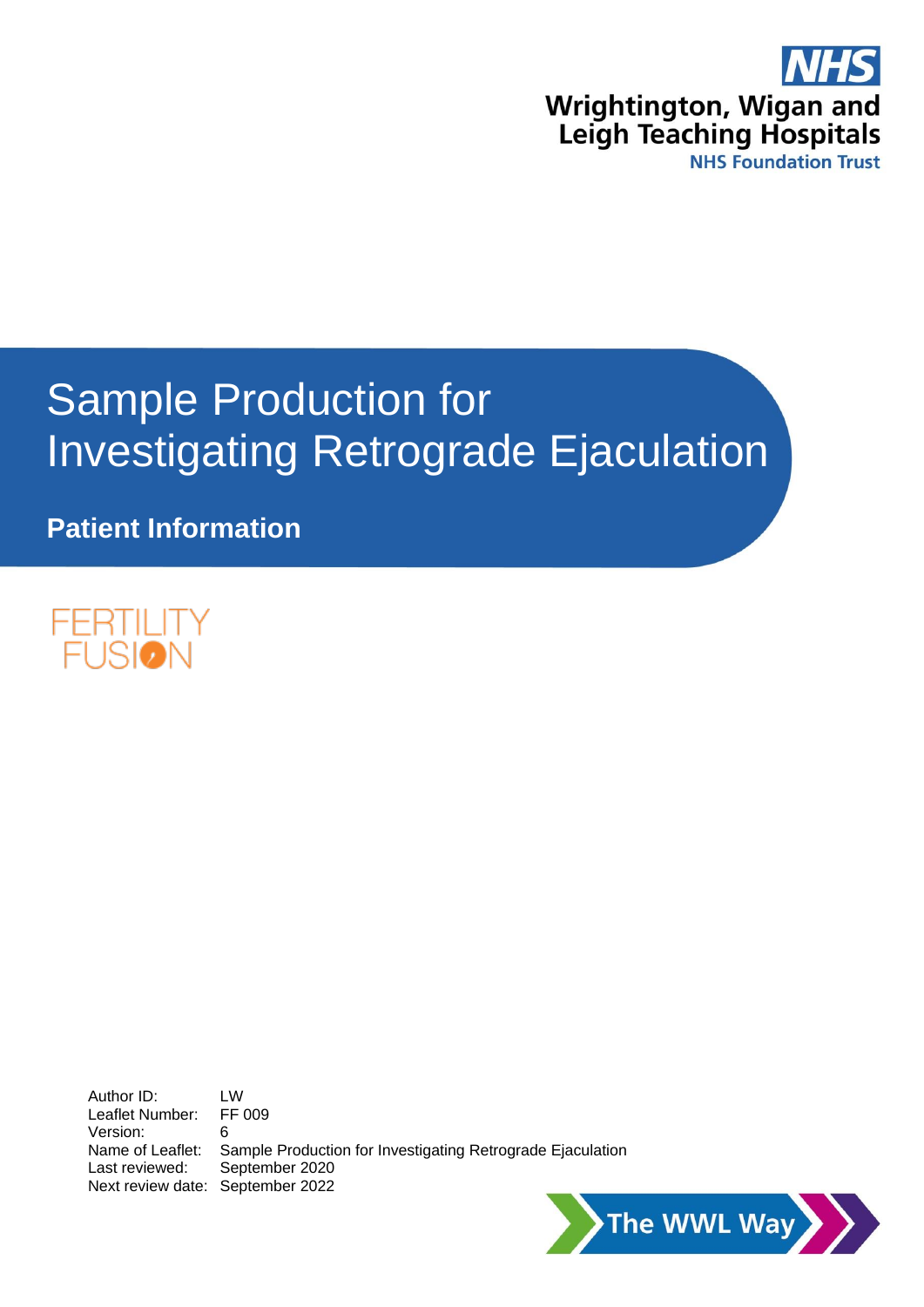## **Sample production requirements for Investigation of Retrograde Ejaculation**

## **Please read all this information carefully prior to your test.**

Retrograde Ejaculation occurs when semen enters the bladder instead of emerging through the penis during orgasm. You may ejaculate very little or no semen. Retrograde Ejaculation is not harmful but it can lead to infertility, it can be caused by some medications, some health conditions and previous surgery to the bladder neck.

# **Getting an Appointment**

Andrology tests are strictly by appointment. Appointments can be made by calling the Andrology Department on 01942 264226 between 9am and 4pm. Testing is performed at Wrightington Hospital, morning and afternoon appointments are available. Let the Andrology department know that the test is for retrograde ejaculation testing when booking the appointment so that you can be allocated a longer time slot. If for any reason you are unable to attend for your appointment, please call the department as soon as possible to change your appointment. Any samples which are brought in without an appointment will not be tested.

When you book your appointment the Andrologist will go through these instructions with you to make sure you understand the procedure.

## **Prior to your appointment**

You will need some sodium bicarbonate or bicarbonate of soda; this can be purchased from the baking section at most supermarkets.

Do not have intercourse, ejaculations or orgasms for 48 hours prior to your test. You should not abstain from intercourse, ejaculations or orgasms for more than 7 days prior to your test.

You will need a request form from your Clinician and this patient information leaflet. Your pots and bags may be given to you when you attend for your appointment. There is a suitable room at Fertility Fusion which you can use to produce your samples.

## **The night before your appointment**

Because the normally acidic urine is considered to be toxic to sperm you should try to make your urine less acidic by taking a teaspoon of the sodium bicarbonate or bicarbonate of soda you purchased, in a small glass of water the night before the test.

## **The day of your appointment**

Take another teaspoon of sodium bicarbonate or bicarbonate of soda in a small glass of water in the morning. Empty your bladder approximately an hour before attending the unit for your appointment. Make sure you bring your request form and this leaflet with you.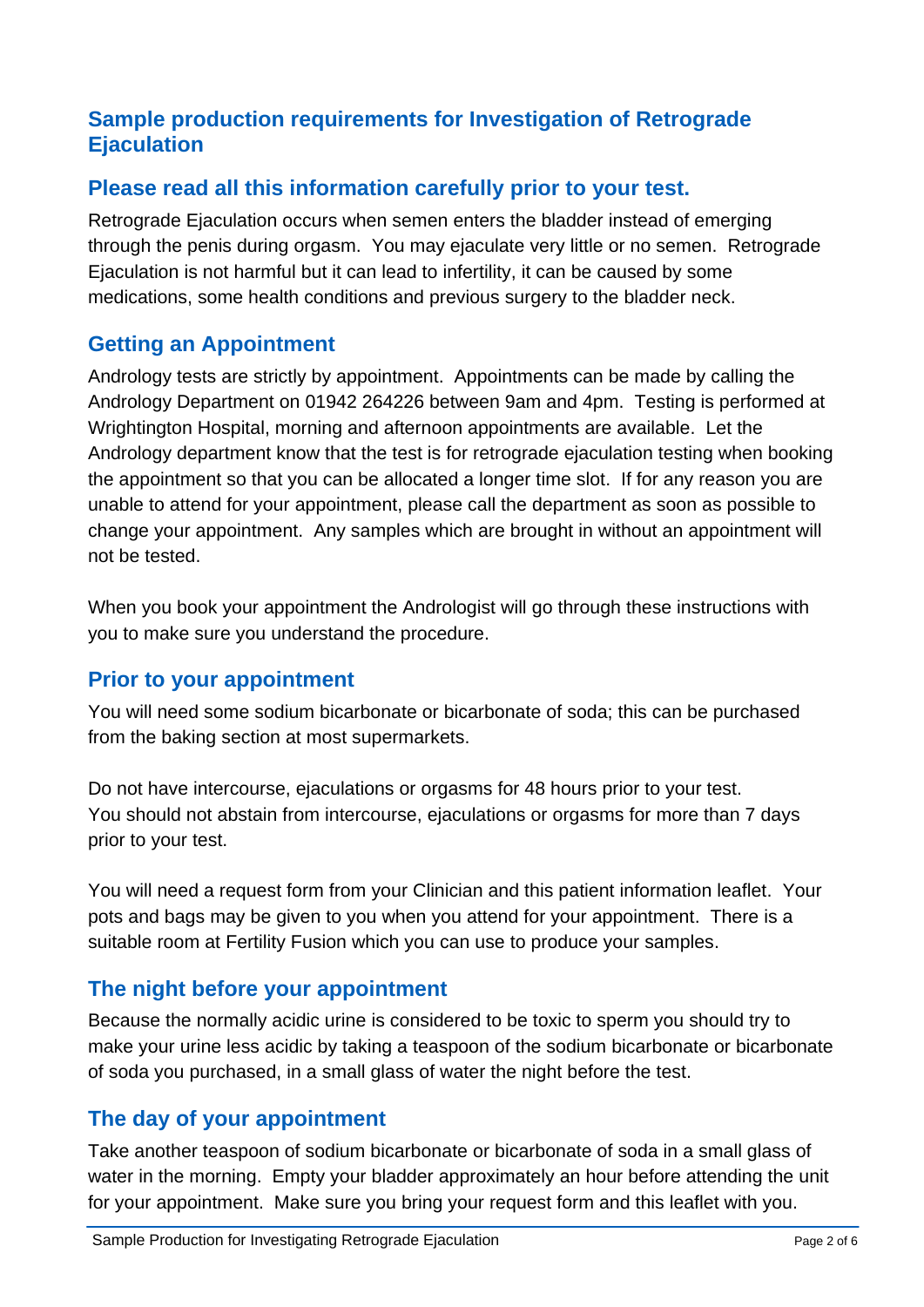## **Where to go**

The Fertility Centre at Wrightington Hospital (Fertility Fusion), Hall Lane, Appley Bridge, Wigan WN6 9EP the Fertility centre is a stand-alone building and is signposted throughout the hospital grounds.

## **Collection of the Sample**

- You will be shown into a lockable room with your pots and bags.
- Ensure that both pots are labelled with your name, date of birth and hospital or NHS number.
- First wash your hands with soap and water, rinse and then dry thoroughly.
- Have your first pot open and ready to collect any semen into it.
- Masturbate to orgasm; if you produce any semen collect it into the open pot.
- As soon as you are ready; produce a urine sample into the other pot.
- Put both samples into their own sealable bag. Put the samples, request form and completed slip from below into the dignity bag and give to the Andrologist.

## **Is there anything that may affect my results?**

Failure to follow the instruction guidelines may affect your results.

## **How do I get my results?**

Results are normally sent out to the clinician who requested your test within a week. The Andrologist will let you know how you will be able to get your results. Please complete this slip. This information is very important. Make sure you hand it in at the Unit along with your sample and request form.

| Number of days of abstinence from intercourse; ejaculations or orgasm: |
|------------------------------------------------------------------------|
|                                                                        |

#### **Please give details of any medical conditions, recent illness and medication.**

...................................................................................................................................... ......................................................................................................................................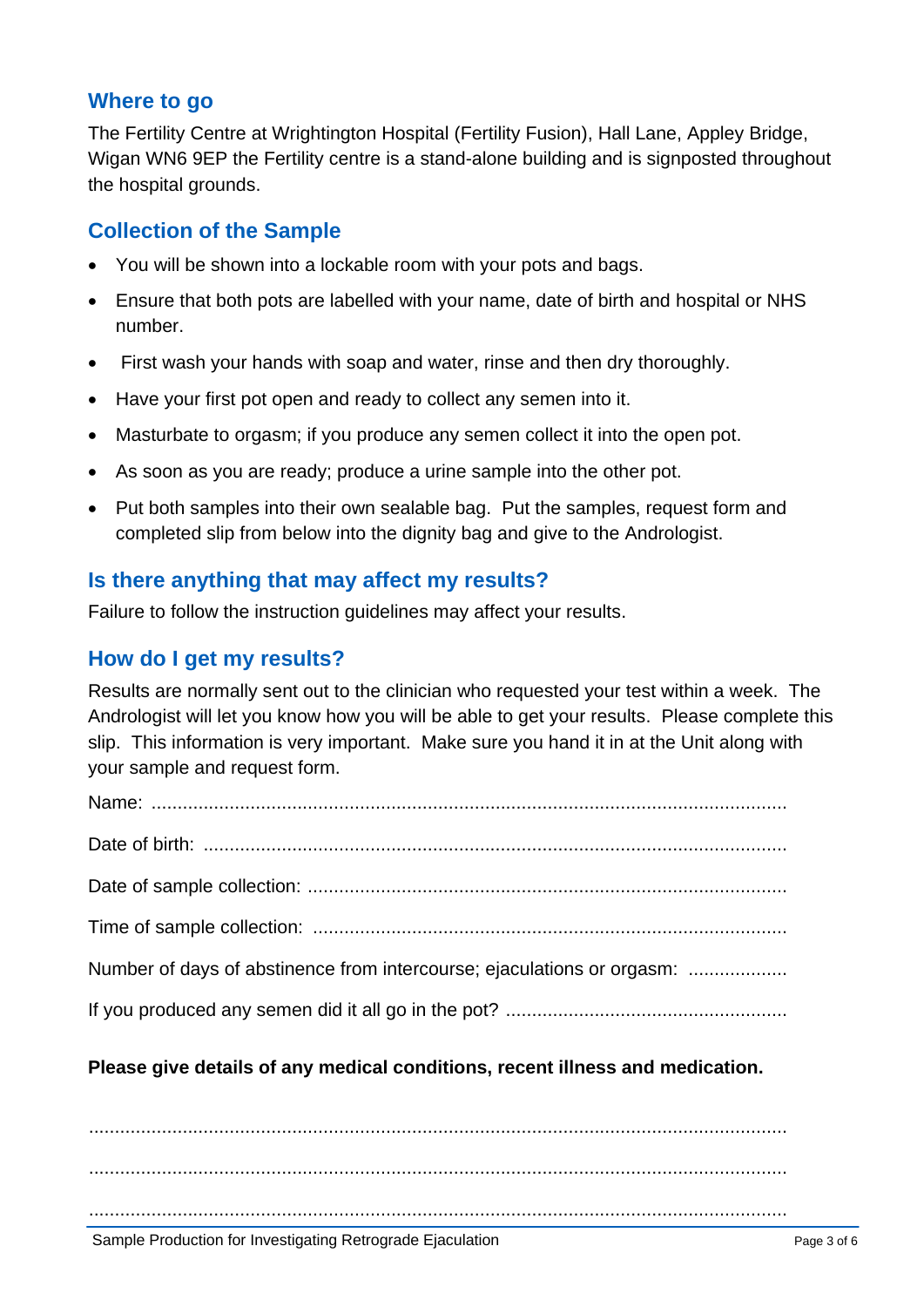For more information contact Lesley Walsh (Chief Biomedical Scientist) on 01942 264226 or email [Lesley.walsh@wwl.nhs.uk](mailto:Lesley.walsh@wwl.nhs.uk)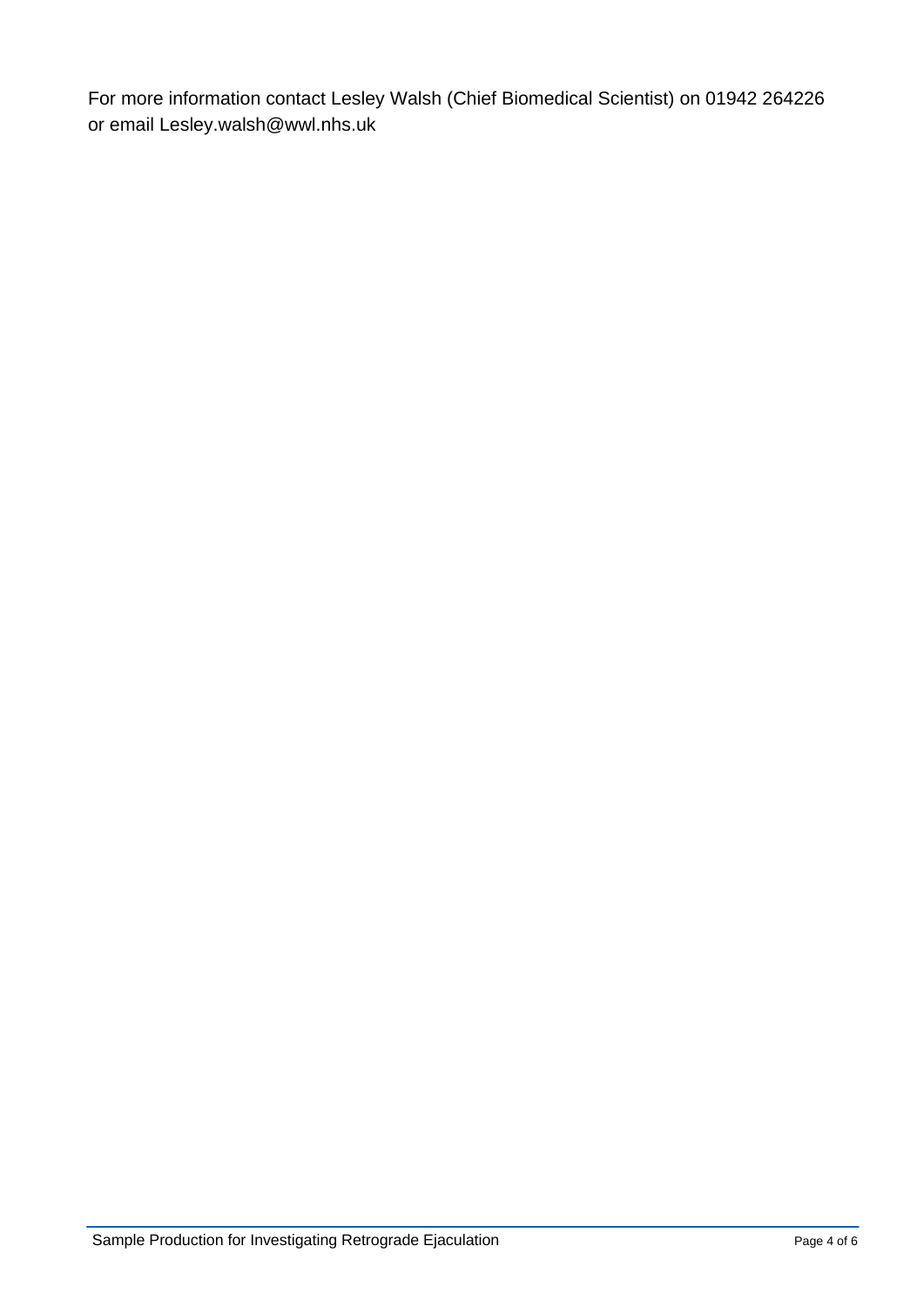Please use this space to write notes or reminders.